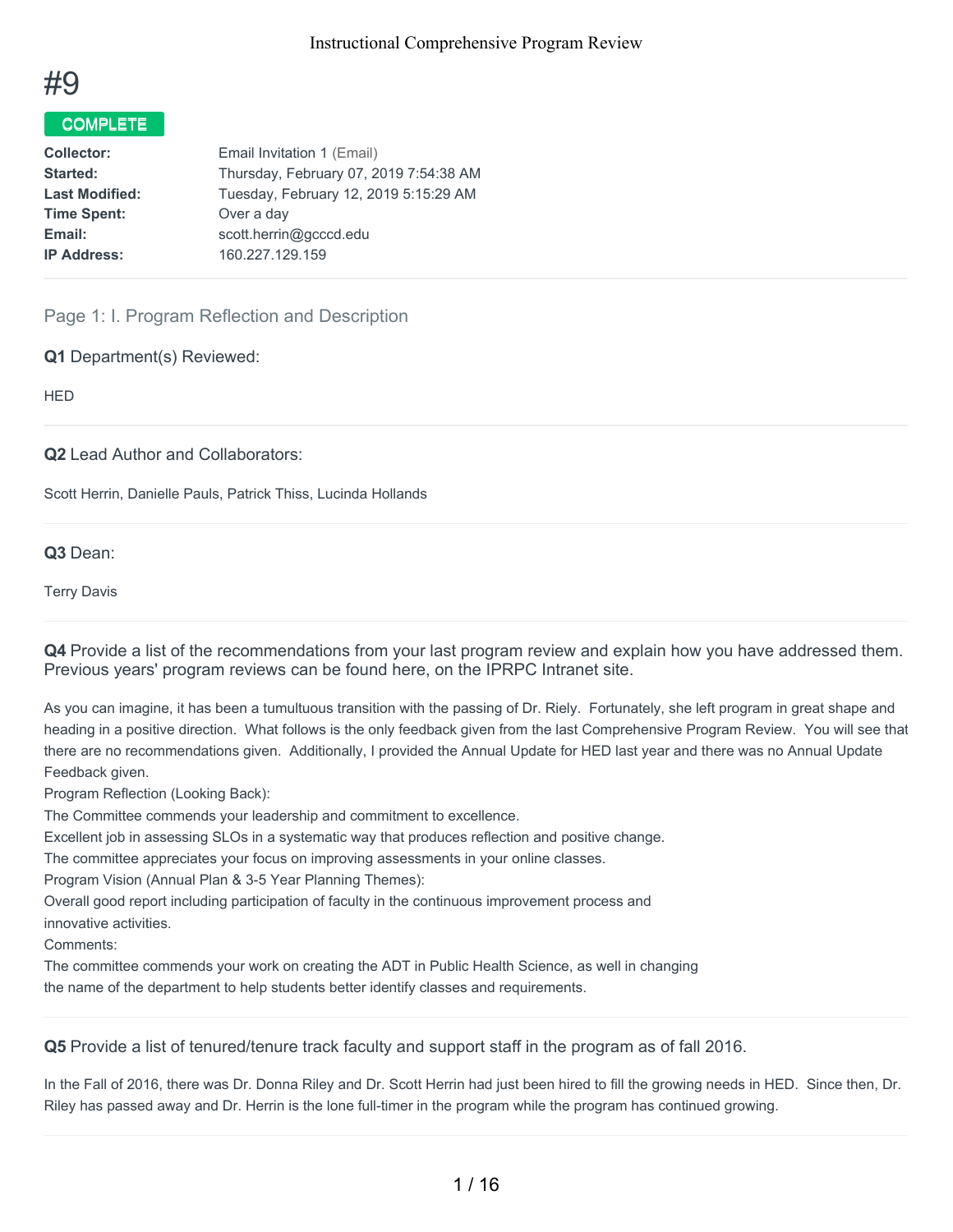# **Q6** Provide your program's mission statement.

With the implementation of the Public Health ADT and updating its curriculum to move Nutrition courses under NUTR (effective fall of 2019), HED will be updating its mission statement from its current one.

Program/Department Mission Statement: Our Department is committed to teaching health and wellness techniques and strategies while empowering our students to be agents of change within the health care infrastructure of our communities. We are committed to providing the most up-to-date health information as well as helping our students to appreciate appropriate sources of health information they can access on their own, including how to recognize reliable information on the web. The concept of personal health advocacy is becoming more and more important as our health care infrastructure changes. Therefore we as a department feel a strong need to provide our students with the necessary tools they need to be educated and informed health advocates for themselves and their families. We are committed to providing a supportive, affordable, and culturally sensitive setting within which to teach these concepts, and to also set an example for all of our students of appropriate participation in community-level decision making and action-level enterprises oriented toward improvement of the health and safety of society at large.

## **Q7** Describe how your program supports the mission and goals of the College.

The Health Education Department (Public Health ADT) provides a standard of academic excellence for students acquiring an associates degree and/or transferring to four year institutions as well as support in that transition. In addition, we continue to serve a diverse community. Since 2014, the number of African American students has quadrupled, the number of Latino/a students has tripled, and students who identify as multi-racial has doubled.

**Q8** Provide the description of your program as it appears in the current college catalog, available here.

The Associate in Science in Public Health Science for Transfer provides a broad exposure to the field of public health and related disciplines. Upon completion of this degree, students will be able to recognize effective strategies aimed at reducing threats to the health of our communities and the public at large. The program lays the foundation for student preparation in development, implementation, and evaluation of public health services in various settings and with diverse populations.

# Page 2: II. Program Degrees and Certificates

#### **Q9** Degree/Certificate #1

The new ADT in Public Health Science had its first two graduates last spring and has a strong pipeline of students currently enrolled. This program is reviewed annually and will change as needed to comply with the ADT requirements.

# **Q10** Degree/Certificate #2

The General Studies AS in Lifelong Health and Well-Being has been awarded 27 times. This program is reviewed annually and was updated in 2017-18 when Cuyamaca began offering HED 158 to students again.

| <b>Q11</b> Degree/Certificate #3 | Respondent skipped this question        |
|----------------------------------|-----------------------------------------|
| Q12 Degree/Certificate #4        | <b>Respondent skipped this question</b> |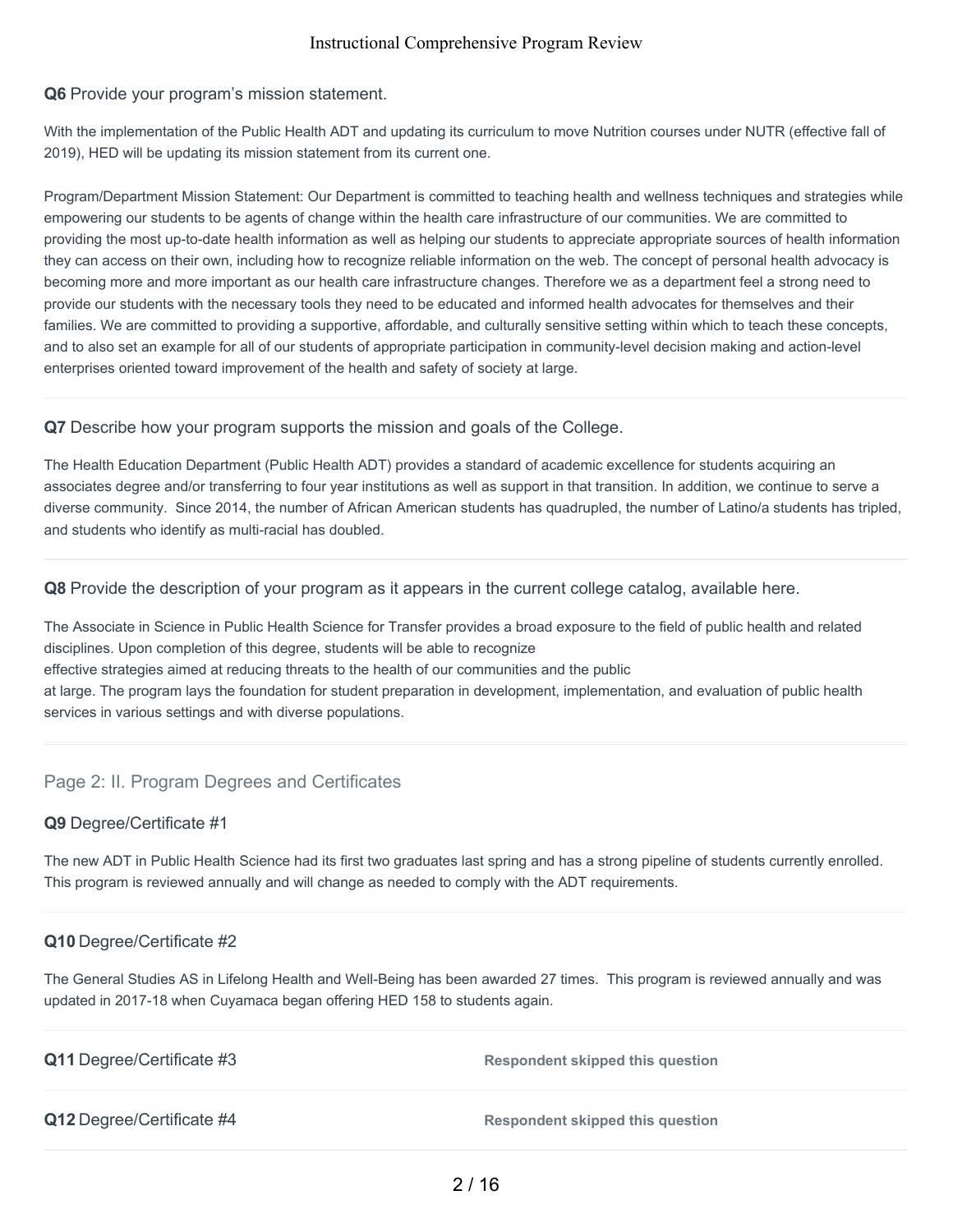**Q13** Please upload the awards data tables for your program. You can print that worksheet from the program review data report to PDF or copy and paste into a Word document the awards data table rows for your program from the college-wide program review data report, accessible here.

**Degree.docx (71.6KB)**

Page 3: III. Curriculum Review, Development and Assessment

**Q14** Access the Five Year Curriculum Review Cycle. Have all of your active course outlines been reviewed within the last five years? **Yes**

**Q15** Write a paragraph about any changes planned for the curriculum, both areas of revision and areas of development and growth.

We are starting a two-year process to convert all of our courses to OER/ZTC. During this conversion process we will be updated all of our Course Outlines of records and working with the SLO Coordinator at the college to help us with mapping SLOs to PLOs. Additionally, we have worked with our counterparts at Grossmont to ensure that Cuyamaca keeps the ADT in Public Health while Grossmont pursues a degree in Nutrition. As such, HED 155, 158, and 255 will now be NUTR 155, 158, and 255. Lastly, we are starting work with EHSM to design a joint degree in Public Health Disaster Management.

**Yes**

**Q16** Do you have an assessment plan on file with SLOAC? If you have not already done so, you can submit your program's assessment plan to SLO Coordinator, Tania Jabour, at tania.jabour@gcccd.edu.

**Q17** Following that assessment plan, is your program's data up-to-date and complete in Nuventive/TracDat (including methods of assessment, results, dialogue/actions and follow-up)? If you are not sure, please contact Institutional Effectiveness Specialist, Erich Kevari, at erich.kevari@gcccd.edu to submit your assessment data. **No**

**Q18** What student learning-related successes and challenges have SLO results revealed for your department?Note: If SLO data are not offering useful feedback regarding student learning, and are not currently informing program improvements, please instead discuss the specific steps you plan to take to make learning outcomes and assessments more meaningful.

Students in our "majors courses" (HED 201, 202, 203, and 204) continue to do extremely well in terms of success, GPA, and retention. However, our HED 120 class is a GE course for all college students and we serve about 1200 students each year. While overall success (75%), retention (85%), and GPA (3.0) for this course is strong, we see huge disparities when this course is disaggregated by DE. We see 91% success among African American students in the face to face sections and just 67% online. A similar trend is found with Latino/a students with 94% success f2f and 74% success online. We are hoping the switch to OER/ZTC helps reduce some of these issues. Additionally, we have updated the SLOs in HED 120.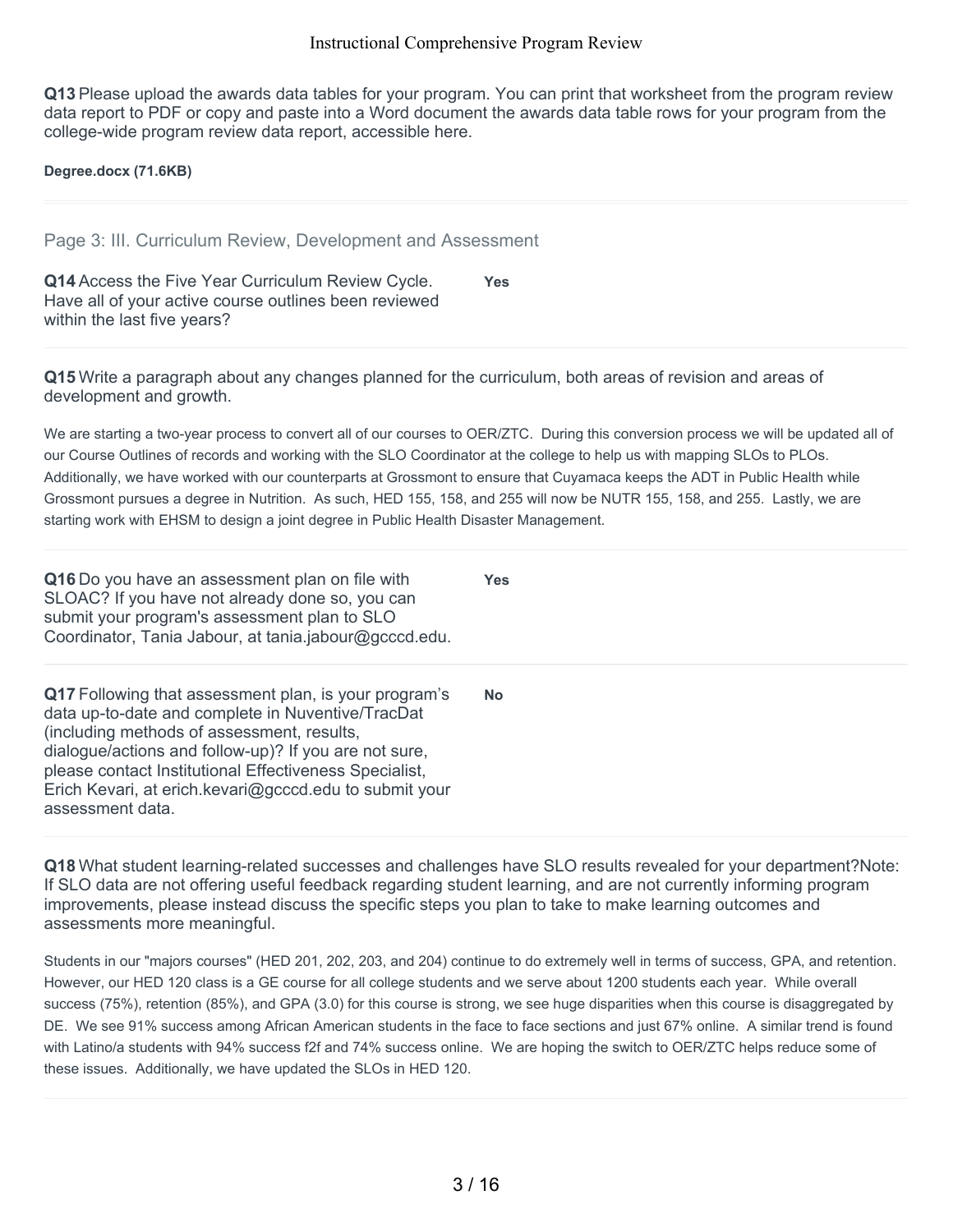**Q19** Do you have a PLO assessment plan on file with SLOAC? If you have not already done so, you can submit your program's assessment plan to SLO Coordinator, Tania Jabour, at tania.jabour@gcccd.edu. **Yes**

**Q20** Please provide an analysis of your program learning outcomes (PLO) findings and what changes, if any were made as a result.

While we have created a PLO assessment plan, we have not yet started the assessment process.

| <b>Q21</b> Is this a CTE Program?                                                                                                                                                                                                                                                | <b>No</b>                               |
|----------------------------------------------------------------------------------------------------------------------------------------------------------------------------------------------------------------------------------------------------------------------------------|-----------------------------------------|
| Page 4: CTE Programs Only                                                                                                                                                                                                                                                        |                                         |
| Q22 If a CTE program, provide a list of the committee<br>members of your Advisory Committee, the chair's name,<br>and the meeting schedule (e.g., twice yearly)                                                                                                                  | Respondent skipped this question        |
| <b>Q23</b> Summarize the recommendations from the<br>Committee.                                                                                                                                                                                                                  | <b>Respondent skipped this question</b> |
| Q24 Describe changes that have been made to the<br>program as a result of the committee's<br>recommendations                                                                                                                                                                     | Respondent skipped this question        |
| Q25 If a CTE program, please discuss your labor market<br>information. You can access labor market information on<br>the CTE Launchboard, CTE Program Reports that have<br>been prepared for the Governing Board, or by contacting<br>the IESE Office at brianna.hays@gcccd.edu. | Respondent skipped this question        |

Page 5: IV. Program Data Analysis

**Q26** How has the program's student population changed over the past 5 years (e.g., student demographics, enrollment, etc.)? Note that you can access your program's data report and the college-wide data report here.

HED is one of the fastest growing departments at the college. It is consistently in the Top 10 of FTES production for the college. Over the past 5 years the growth has looked like this: Female student population has grown 52% Male student population has grown 55% The African American population has grown 137% The Hispanic population has grown 104%

The Filipino population has grown 50%

The White population has grown 40%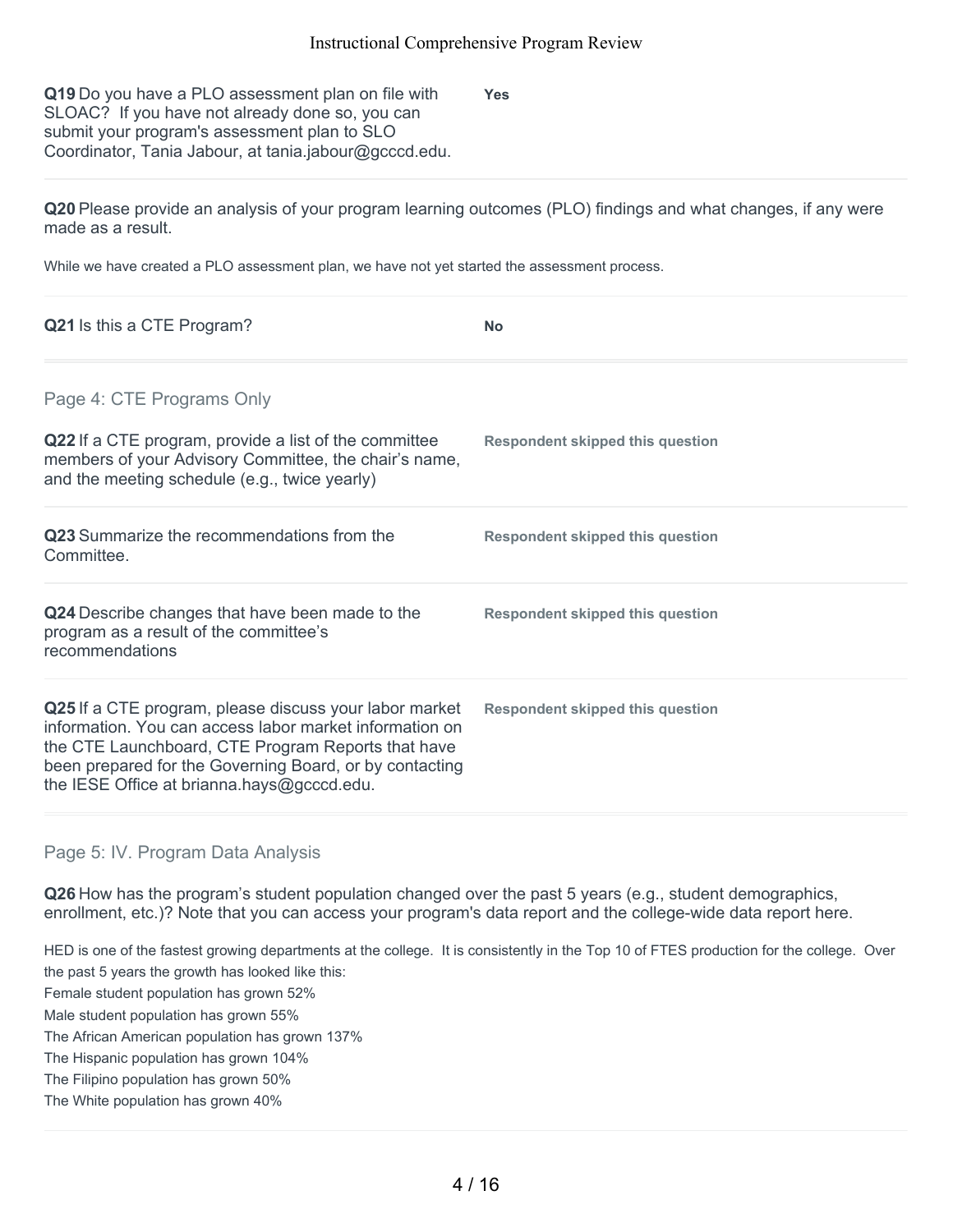**Q27** How does the program's student population differ from the College's overall student population, if at all? Note that you can access your program's data report and the college-wide data report here.

When comparing the growth to the College's growth: College Female growth: 11% HED Female: 52% College Male growth: 1% HED Male: 55% African-American at Cuyamaca: -5% HED African-Amercian: 137% Hispanic population at Cuyamaca: 13% HED Hispanic population: 104% Filipino population at Cuyamaca: 7% HED Filipino population: 50% White population at Cuyamaca: 8% HED white population: 40% **Q28** What are the implications for ensuring the program is addressing the needs of its student population? **Respondent skipped this question Q29** If you would like to attach any charts or additional documentation (aside from the program review report prepared by the IESE Office), please upload it using the button below. **Respondent skipped this question**

**Q30** How has the program's success rate across all courses changed over the past 5 years?

HED has seen overall success rates climb from 65% to 78% over the last 5 years. We have also seen retention rates rise from 81% to 89%.

**Q31** The College has set a 2024 goal of reaching a 77% course success rate (students passing with a grade of A, B, C, or P out of those enrolled at census) for the College as a whole. Consider how your will program help the College reach its long-term goal of increasing the course success rate to 77%. Your program may have a program-specific goal for program-wide success rate that differs from the college goal, based on historical or contextual data/information. This is intended to provide a goal for improvement only; programs will not be penalized for not meeting the goal. What is your program's one-year (2019/20) goal for success rate across all courses in the program?

I am happy to report that all courses except HED 120 already meet this college benchmark. HED 120 is currently at 76.49% success rate. I previously mentioned the OER/ZTC that is being piloted in the Spring of 2019 with two sections and all sections of HED 120 will be OER/ZTC beginning in the fall of 2019.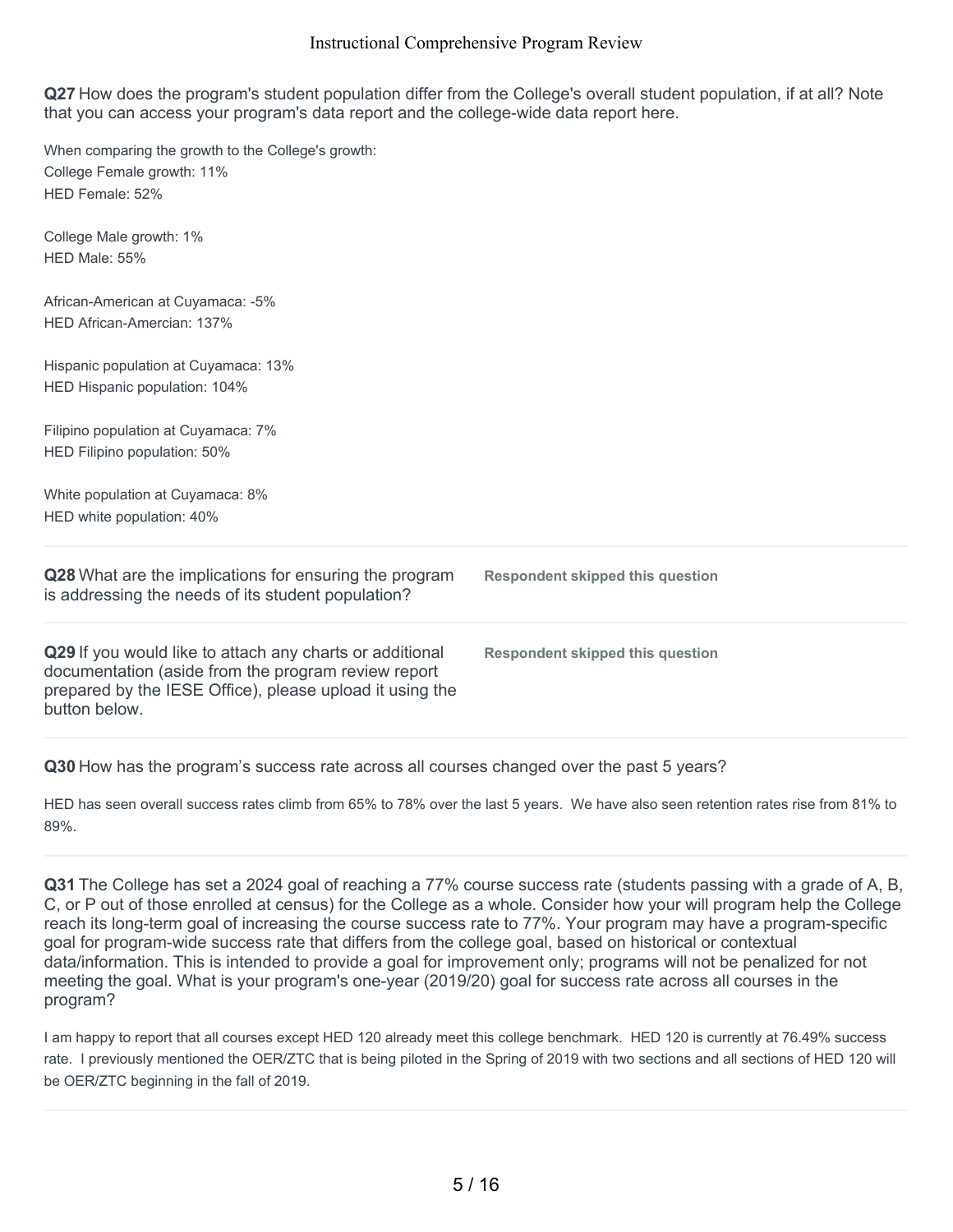**Q32** Which specific groups (by gender and ethnicity) have success rates lower than that of the program overall?

Over the last 5 years we have seen African-American success go from a low of 47% (Spring 14) to a high of 78% (Spring of 18) and Latino/a success go from a low of 59% to a high of 85%.

While the overall success of the male students in HED meets the institutional standard of 77%, they are behind when compared to their female classmates (85%).

**Q33** What program (or institutional) factors may be contributing to these lower rates of success for these groups of students?

Lack of full-time faculty, potentially a lack of qualified online instructors (most of our HED 120 sections are online), lack of instructors with Teaching Men of Color certificate.

**Q34** What specific steps will the program take to address these equity gaps in the 2019/20 academic year?

With the huge growth in our program primarily coming from students of color, I think it would be a great time to revisit the Teaching Men of Color certificate and try to get each instructor to go through that professional development program. And, as mentioned continually throughout this review, the switch to OER/ZTC.

| Q35 How do these activities inform the long-term<br>program goals that you are setting in this comprehensive<br>program review?                                                              | Respondent skipped this question        |
|----------------------------------------------------------------------------------------------------------------------------------------------------------------------------------------------|-----------------------------------------|
| Q36 If you would like to attach any charts or additional<br>documentation (aside from the program review report<br>prepared by the IESE Office), please upload it using the<br>button below. | <b>Respondent skipped this question</b> |
| Q37 Does your program offer any courses via distance<br>education (online)?                                                                                                                  | <b>Yes</b>                              |
| Page 6: Distance Education Course Success                                                                                                                                                    |                                         |
| Q38 Are there differences in success rates for distance<br>education (online) versus in-person sections?                                                                                     | <b>Yes</b>                              |

**Q39** If there are differences in success rates for distance education (online) versus in-person classes, what will the program do to address these disparities?

Online success in HED is currently just .5% from meeting the 77% success standard for the college. The college overall is at 69%. We will continue to emphasize professional development opportunities in for online instruction and make the switch to OER/ZTC.

Page 7: Strengths, Challenges & External Influences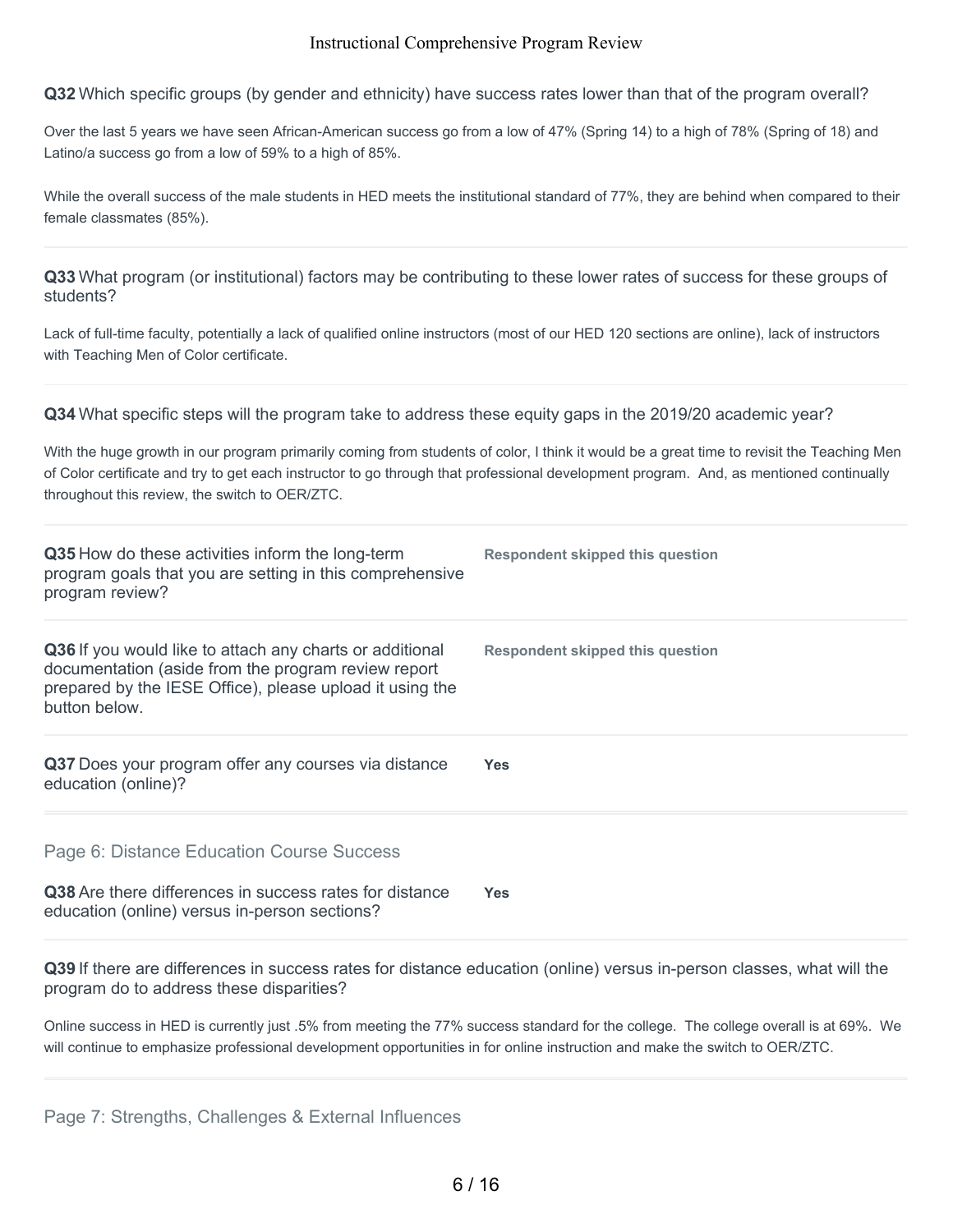**Q40** Please describe your program's strengths.

High student demand – our enrollment over the last five years has increased steadily both as a function of increase in the demand in the field of Public Health. This has allowed us to offer and fill more sections.

Commitment to serving a diverse student body.

Efficiency - HED consistently places in the top 10 of FTES production for the college and is consistently in the top 2 of WSCH/FTEF at the college

Our off-campus partnerships with HSHMC and SDSU provide a consistent stream of students who normally would not attend.

### **Q41** Please describe your program's challenges.

Staffing! While we are one of the largest programs at the college, we only have one full-time instructor. We have the worst full-time to part-time teaching ratio out of the top 15 FTES producers at the college. There are programs at our college that are half our size and have three times the amount of full-time instructors. When you are as large as we are and only have one full-time instructor, it is tough to participate in the shared governance process, which is a double edged sword. If you do not participate, you do not receive the resources you so desperately need.

| Q42 Please describe external influences that affect your<br>program (both positively and negatively). | <b>Respondent skipped this question</b> |
|-------------------------------------------------------------------------------------------------------|-----------------------------------------|
| Page 8: V. Previous Goals: Update (If Applicable)                                                     |                                         |
| Q43 Would you like to provide an update for your<br>previous Goal(s)?                                 | <b>No</b>                               |
| Page 9: Previous Goal 1                                                                               |                                         |
| <b>Q44 Previous Goal 1:</b>                                                                           | <b>Respondent skipped this question</b> |
| <b>Q45</b> Link to College Strategic Goal(s):                                                         | <b>Respondent skipped this question</b> |
| Q46 Goal Status                                                                                       | <b>Respondent skipped this question</b> |
| Q47 How was the goal evaluated? If the goal is "in<br>progress," how will it be evaluated?            | <b>Respondent skipped this question</b> |
| Q48 Please provide the rationale for this goal:                                                       | <b>Respondent skipped this question</b> |
| Q49 Please provide the goal action steps for the year<br>(previously "Activities"):                   | <b>Respondent skipped this question</b> |
| Q50 Do you have another goal to update?                                                               | <b>No</b>                               |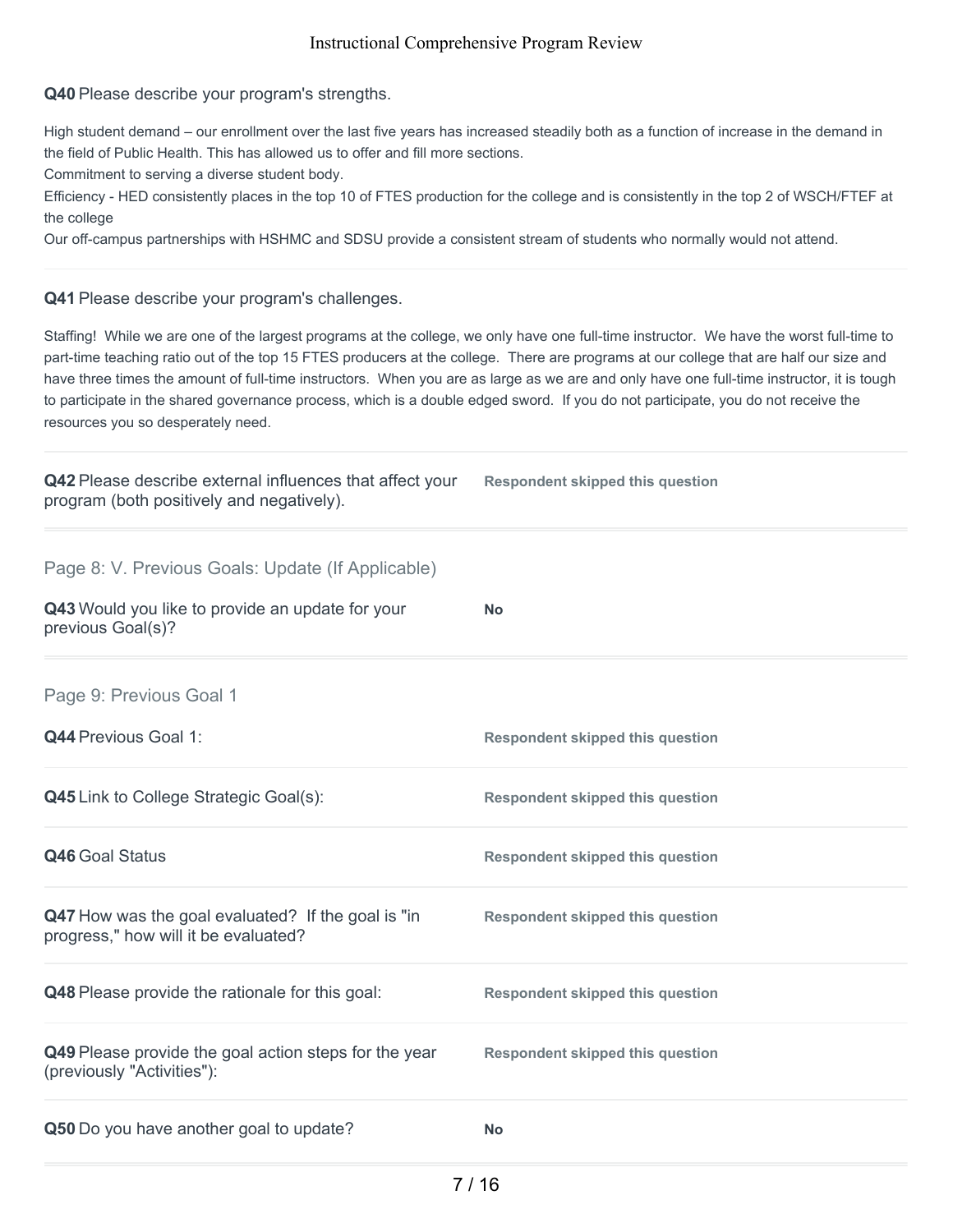| <b>Q51 Previous Goal 2:</b>                                                                       | <b>Respondent skipped this question</b> |
|---------------------------------------------------------------------------------------------------|-----------------------------------------|
| Q52 Link to College Strategic Goal(s):                                                            | <b>Respondent skipped this question</b> |
| Q53 Goal Status                                                                                   | <b>Respondent skipped this question</b> |
| Q54 How was the goal evaluated? If the goal is "in<br>progress," how will it be evaluated?        | <b>Respondent skipped this question</b> |
| Q55 Please provide the rationale for this goal:                                                   | <b>Respondent skipped this question</b> |
| Q56 Please provide the goal action steps for the year<br>(previously "Activities"):               | <b>Respondent skipped this question</b> |
| Q57 Do you have another goal to update?                                                           | <b>Respondent skipped this question</b> |
| Page 11: Previous Goal 3                                                                          |                                         |
| Q58 Previous Goal 3:                                                                              | <b>Respondent skipped this question</b> |
| Q59 Link to College Strategic Goal(s)                                                             | <b>Respondent skipped this question</b> |
| Q60 Goal Status                                                                                   | <b>Respondent skipped this question</b> |
| <b>Q61</b> How was the goal evaluated? If the goal is "in<br>progress," how will it be evaluated? | <b>Respondent skipped this question</b> |
| Q62 Please provide the rationale for this goal:                                                   | <b>Respondent skipped this question</b> |
| Q63 Please provide the goal action steps for the year<br>(previously "Activities"):               | <b>Respondent skipped this question</b> |
| Q64 Do you have another goal to update?                                                           | <b>Respondent skipped this question</b> |

Page 12: Previous Goal 4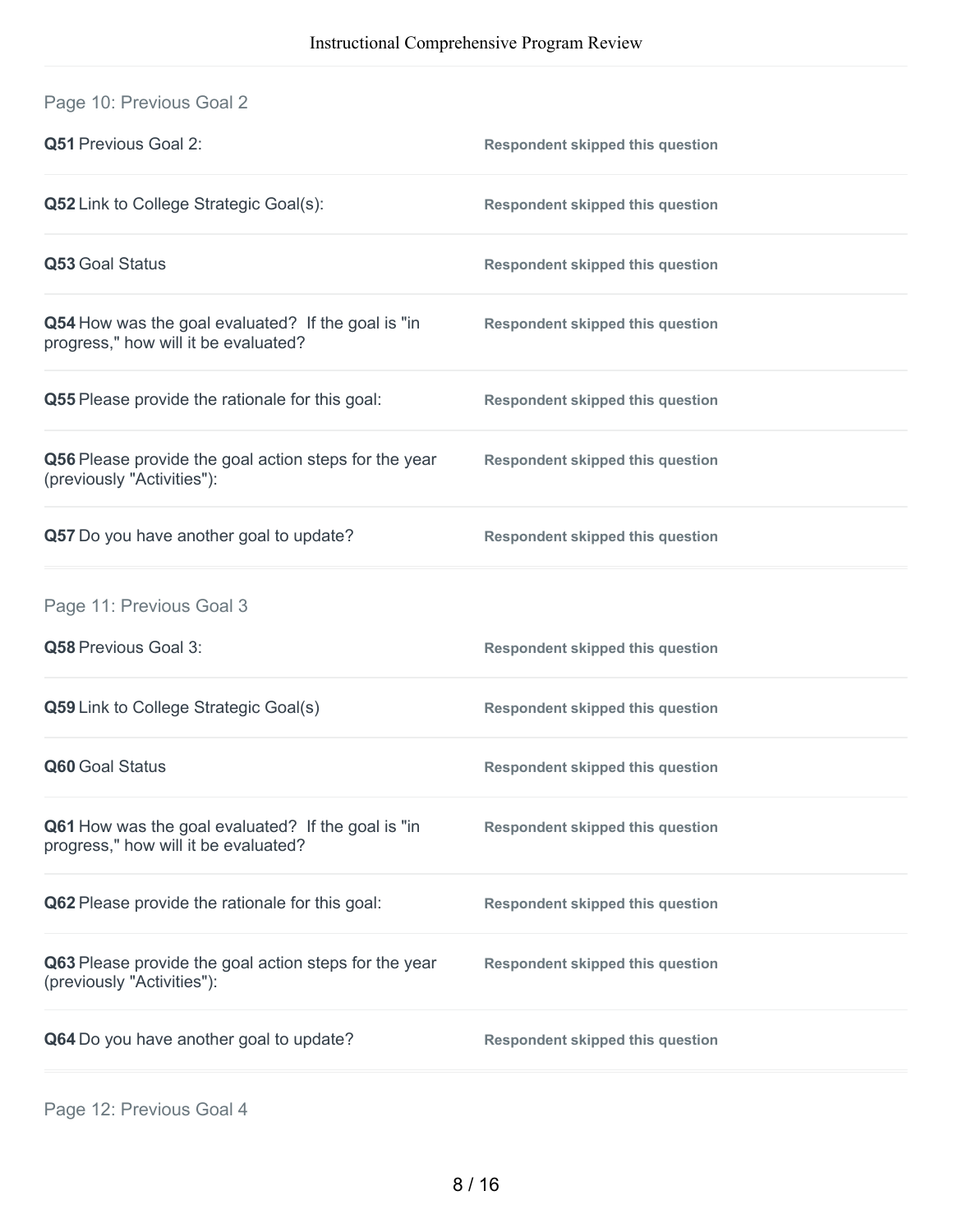| <b>Q65</b> Previous Goal 4:                                                                | <b>Respondent skipped this question</b> |
|--------------------------------------------------------------------------------------------|-----------------------------------------|
| Q66 Link to College Strategic Goal(s)                                                      | <b>Respondent skipped this question</b> |
| Q67 Goal Status                                                                            | <b>Respondent skipped this question</b> |
| Q68 How was the goal evaluated? If the goal is "in<br>progress," how will it be evaluated? | <b>Respondent skipped this question</b> |
| Q69 Please provide the rationale for this goal:                                            | <b>Respondent skipped this question</b> |
| Q70 Please provide the goal action steps for the year<br>(previously "Activities"):        | <b>Respondent skipped this question</b> |
| Page 13: VI. New Goals                                                                     |                                         |
| Q71 Would you like to submit any new goal(s)?                                              | <b>No</b>                               |
| Page 14: New Goal 1                                                                        |                                         |
| Q72 New Goal 1:                                                                            | <b>Respondent skipped this question</b> |
|                                                                                            |                                         |
| Q73 Link to College Strategic Goal                                                         | <b>Respondent skipped this question</b> |
| Q74 Please provide the rationale for this goal:                                            | <b>Respondent skipped this question</b> |
| Q75 Please provide the goal action steps for the year<br>(previously "Activities"):        | <b>Respondent skipped this question</b> |
| Q76 How will the goal be evaluated?                                                        | <b>Respondent skipped this question</b> |
| Q77 Do you have another new goal?                                                          | <b>Respondent skipped this question</b> |
| Page 15: New Goal 2                                                                        |                                         |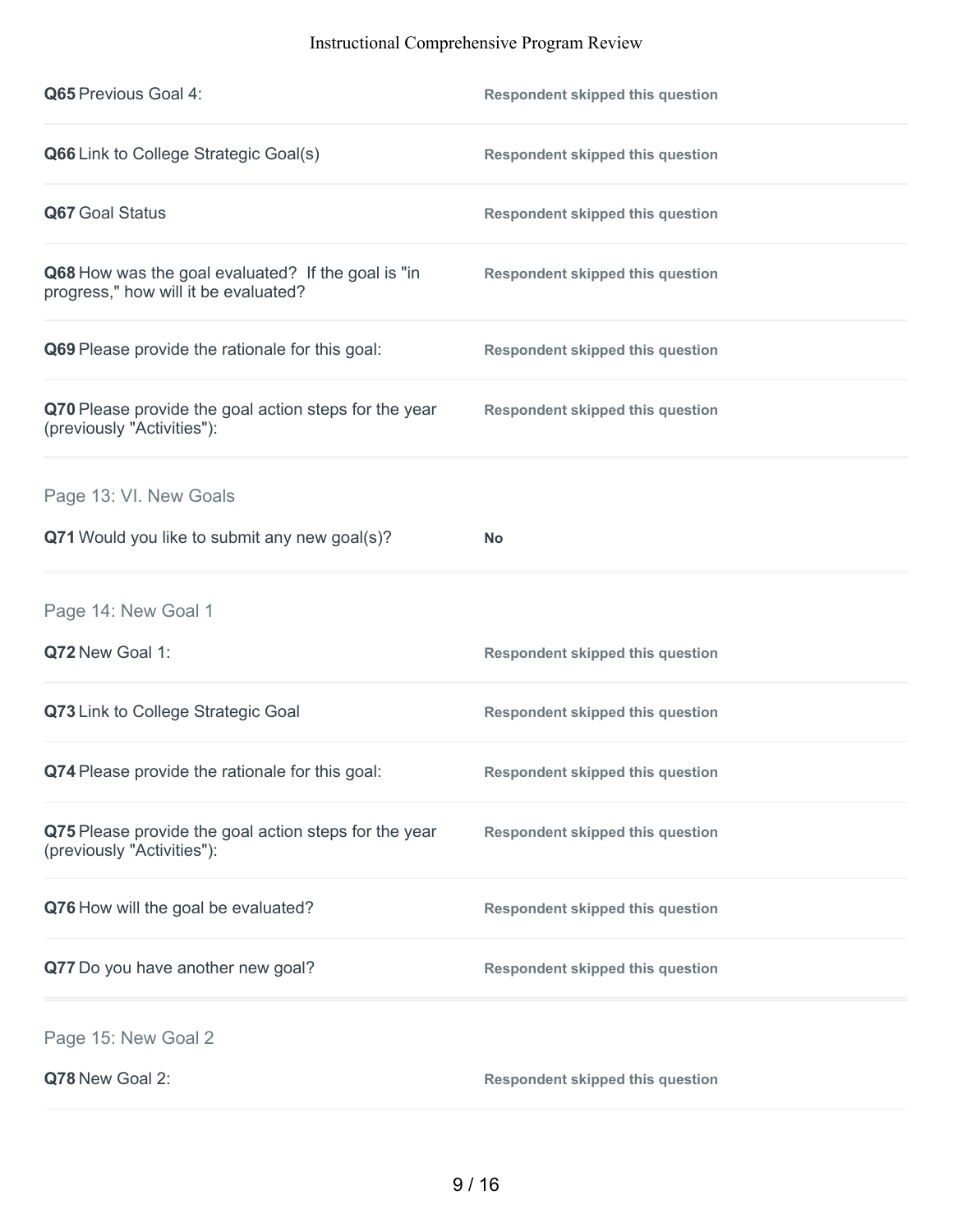| Q79 Link to College Strategic Goal                                                  | <b>Respondent skipped this question</b> |
|-------------------------------------------------------------------------------------|-----------------------------------------|
| Q80 Please provide the rationale for this goal:                                     | <b>Respondent skipped this question</b> |
| Q81 Please provide the goal action steps for the year<br>(previously "Activities"): | <b>Respondent skipped this question</b> |
| Q82 How will the goal be evaluated?                                                 | <b>Respondent skipped this question</b> |
| Q83 Do you have another new goal?                                                   | <b>Respondent skipped this question</b> |
| Page 16: New Goal 3                                                                 |                                         |
| Q84 New Goal 3:                                                                     | <b>Respondent skipped this question</b> |
| Q85 Link to College Strategic Goal                                                  | <b>Respondent skipped this question</b> |
| Q86 Please provide the rationale for this goal:                                     | <b>Respondent skipped this question</b> |
| Q87 Please provide the goal action steps for the year<br>(previously "Activities"): | <b>Respondent skipped this question</b> |
| Q88 How will the goal be evaluated?                                                 | <b>Respondent skipped this question</b> |
| Q89 Do you have another new goal?                                                   | <b>Respondent skipped this question</b> |
| Page 17: New Goal 4                                                                 |                                         |
| Q90 New Goal 4:                                                                     | <b>Respondent skipped this question</b> |
| Q91 Link to College Strategic Goal                                                  | <b>Respondent skipped this question</b> |
| Q92 Please provide the rationale for this goal:                                     | <b>Respondent skipped this question</b> |
| Q93 Please provide the goal action steps for the year<br>(previously "Activities"): | <b>Respondent skipped this question</b> |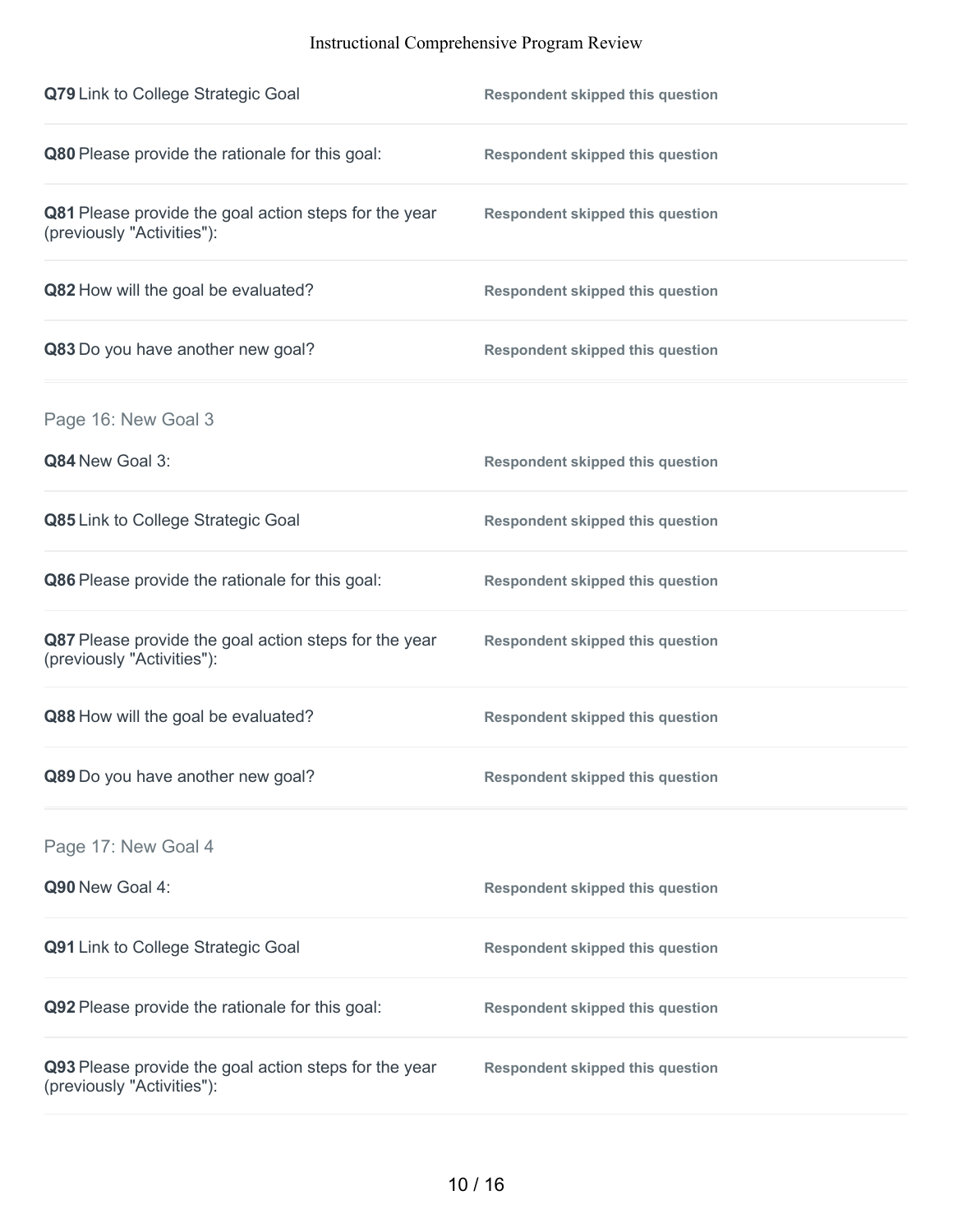| Q94 How will the goal be evaluated?                                           | <b>Respondent skipped this question</b> |
|-------------------------------------------------------------------------------|-----------------------------------------|
| Q95 Do you have another new goal?                                             | <b>Respondent skipped this question</b> |
| Page 18: Resources Needed to Fully Achieve Goal(s)                            |                                         |
| Q96 Is the program requesting resources this year to<br>achieve this goal?    | <b>Respondent skipped this question</b> |
| Page 19: VII. Faculty Resource Needs                                          |                                         |
| Q97 Are you requesting one or more faculty positions to<br>achieve this goal? | <b>Yes</b>                              |
| Page 20: Faculty Position Request(s)                                          |                                         |

**Q98** Please remember to complete the Faculty Position Request Form (accessible here, under Staffing Request Information) for this position that you are requesting and upload it using the button below.The Faculty Position Request Form (In Word) can be located here (under Staffing Request Information).Brief Description of the Position Requested:

Health Education Instructor

**Q99** Faculty Position Request 1 - Related Program Goal(s):

Provide high level instruction

**Q100** Faculty Position Request Upload 1: Please upload the completed faculty request form using the button below. You can access the Word version of the Faculty Position Request Form here (under Staffing Request Information).

#### **FacultyPositionRequestForm-2018-19FINAL.docx (20.6KB)**

**Q101** Faculty Position Request 2 (if applicable): Please remember to complete the Faculty Position Request Form (accessible here, under Staffing Request Information) for this position that you are requesting and upload it using the button below.The Faculty Position Request Form (In Word) can be located here (under Staffing Request Information).Brief Description of Position Requested: **Respondent skipped this question**

**Q102** Faculty Position Request 2 - Related Program Goal(s):

**Respondent skipped this question**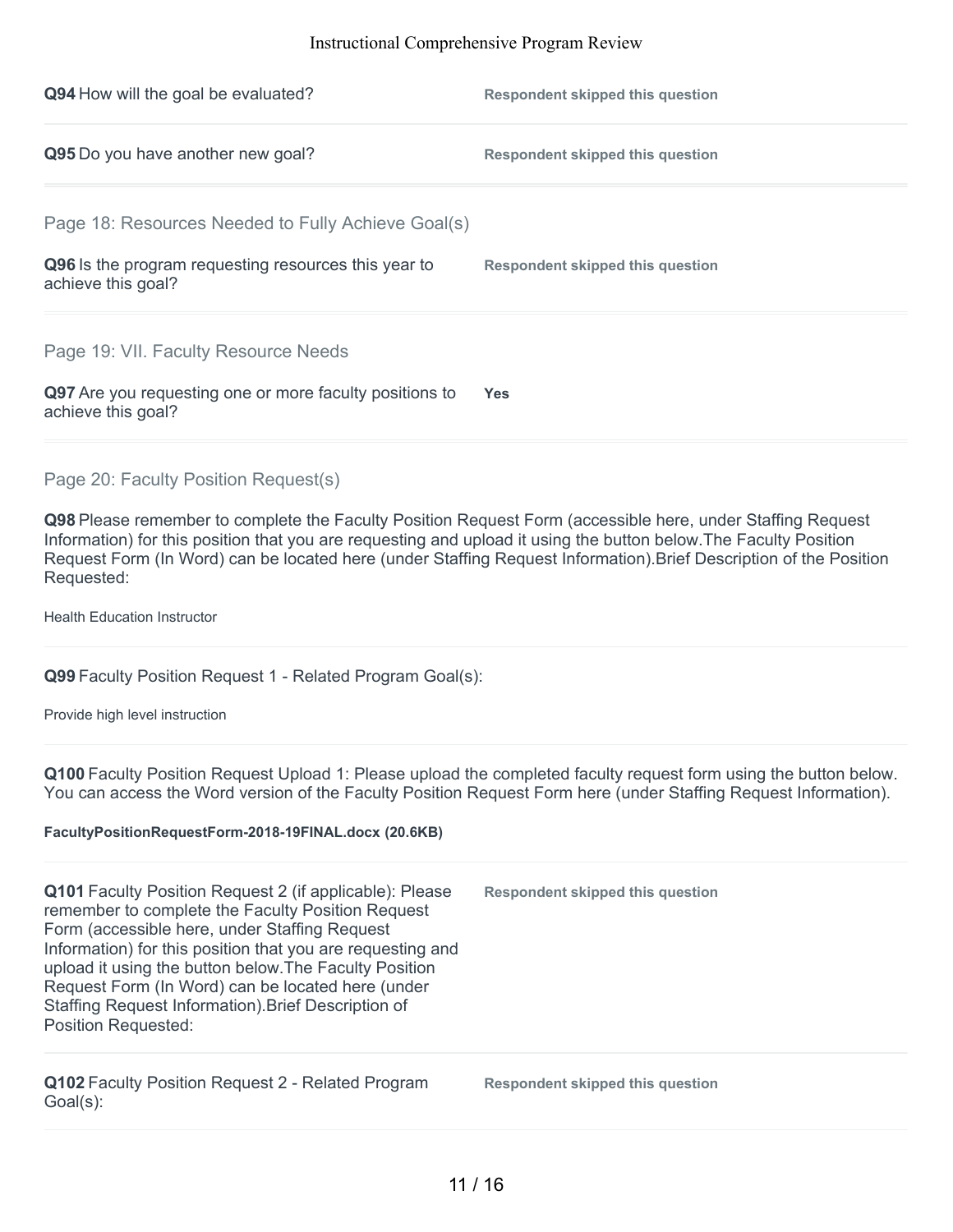| Q103 Faculty Position Request Upload 2: Please upload<br>the completed faculty request form button below. You<br>can access the Word version of the Faculty Position<br>Request Form here (under Staffing Request<br>Information).                                                                                        | <b>Respondent skipped this question</b> |
|---------------------------------------------------------------------------------------------------------------------------------------------------------------------------------------------------------------------------------------------------------------------------------------------------------------------------|-----------------------------------------|
| Page 21: VIII. Classified Staff Resource Needs<br>Q104 Are you requesting one or more classified positions<br>to achieve this goal?                                                                                                                                                                                       | <b>No</b>                               |
| Page 22: Classified Staff Position Request(s)<br>Q105 Classified Staff Position Request 1: Please<br>remember to complete the Classified Staff Position<br>Request Form (accessible here, under Staffing Request<br>Information) for this position you are requesting. Brief<br><b>Description of Position Requested:</b> | <b>Respondent skipped this question</b> |
| Q106 Classified Staff Position 1 Related Program<br>Goal(s):                                                                                                                                                                                                                                                              | <b>Respondent skipped this question</b> |
| Q107 Classified Staff Position Request Upload 1: Please<br>upload a completed Classified Position Request Form<br>using the button below. You can access the Word<br>version of the Classified Position Request Form<br>here (under Staffing Request Information).                                                        | <b>Respondent skipped this question</b> |
| Q108 Classified Staff Position Request 2: Please<br>remember to complete the Classified Staff Position<br>Request Form (accessible here, under Staffing Request<br>Information) for each position you are requesting. Brief<br><b>Description of Position Requested:</b>                                                  | <b>Respondent skipped this question</b> |
| Q109 Classified Staff Position 2 Related Program<br>$Goal(s)$ :                                                                                                                                                                                                                                                           | <b>Respondent skipped this question</b> |
| Q110 Classified Staff Position Request Upload 2: Please<br>upload a completed Classified Position Request Form<br>using the button below. You can access the Word<br>version of the Classified Position Request Form<br>here (under Staffing Request Information).                                                        | <b>Respondent skipped this question</b> |

Page 23: IX. Technology Resource Needs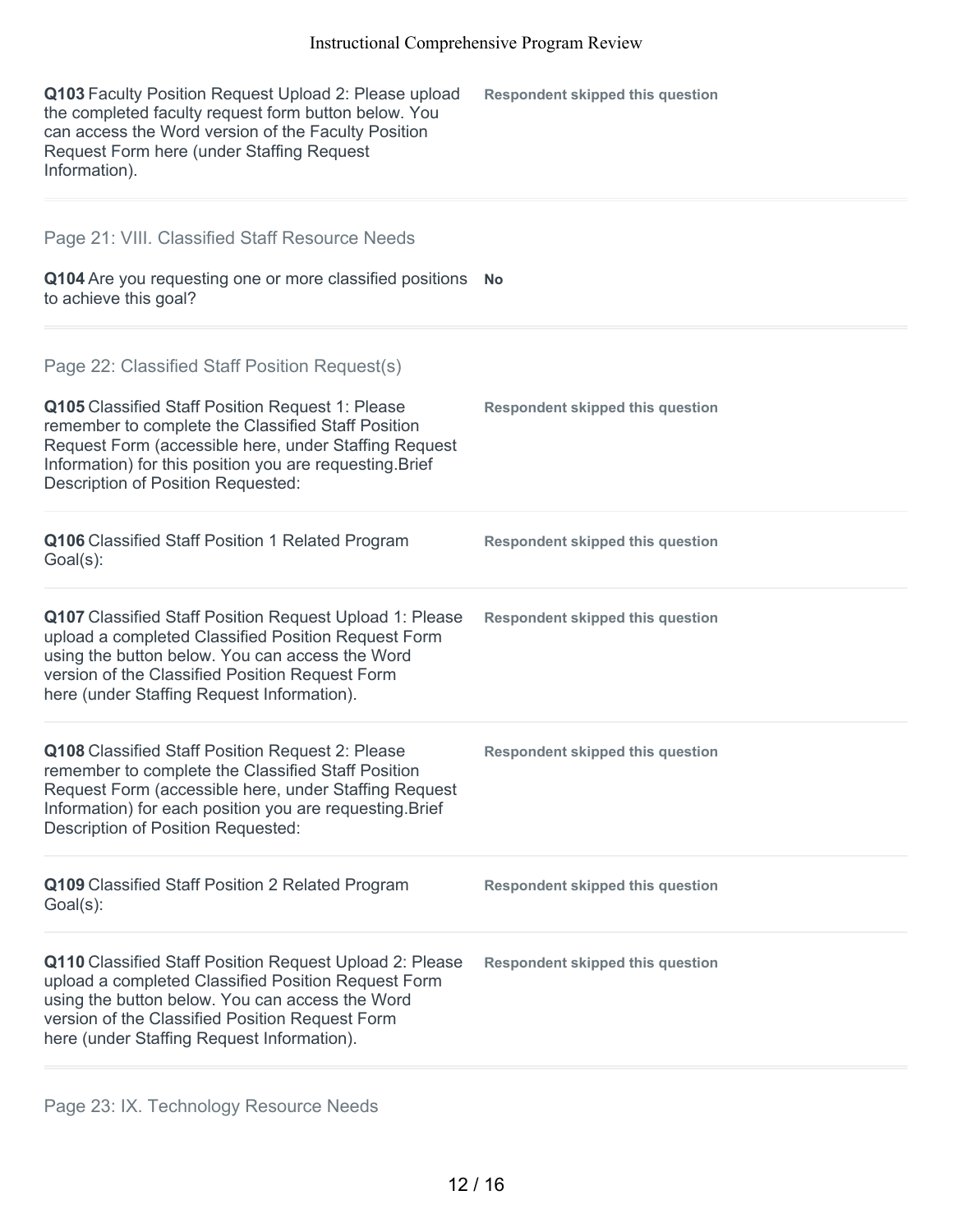| Q111 Are you requesting technology resources to<br>achieve this goal?                                                                                                                        | <b>No</b>                               |
|----------------------------------------------------------------------------------------------------------------------------------------------------------------------------------------------|-----------------------------------------|
| Page 24: Technology Request(s)<br>Q112 Technology Request 1: Please remember to                                                                                                              | <b>Respondent skipped this question</b> |
| complete a Technology Request Form for each request.<br>You can access the online Technology Request Form<br>here: Technology Request Form.                                                  |                                         |
| Q113 Technology Request 2: Please remember to<br>complete a Technology Request Form for each request.<br>You can access the online Technology Request Form<br>here: Technology Request Form. | <b>Respondent skipped this question</b> |
| Page 25: X. Perkins and Strong Workforce Resource Needs                                                                                                                                      |                                         |
| Q114 Are you requesting Perkins and/or Strong<br>Workforce resources to achieve this goal?                                                                                                   | <b>No</b>                               |
| Page 26: Perkins Request and Strong Workforce                                                                                                                                                |                                         |
| Q115 Perkins Request and Strong Workforce 1: Please<br>remember to complete the Perkins Request Form and<br>submit it via the annual Perkins/Strong Workforce<br>request process/cycle.      | <b>Respondent skipped this question</b> |
| Q116 Perkins Request and Strong Workforce 2: Please<br>remember to complete the Perkins Request Form and<br>submit it via the annual Perkins/Strong Workforce<br>request process/cycle.      | <b>Respondent skipped this question</b> |
| Page 27: XI. Supplies/Equipment Resource Needs                                                                                                                                               |                                         |
| Q117 Are you requesting supplies and/or equipment<br>resources to achieve this goal?                                                                                                         | Yes                                     |
|                                                                                                                                                                                              |                                         |

Page 28: Supplies/Equipment Request(s)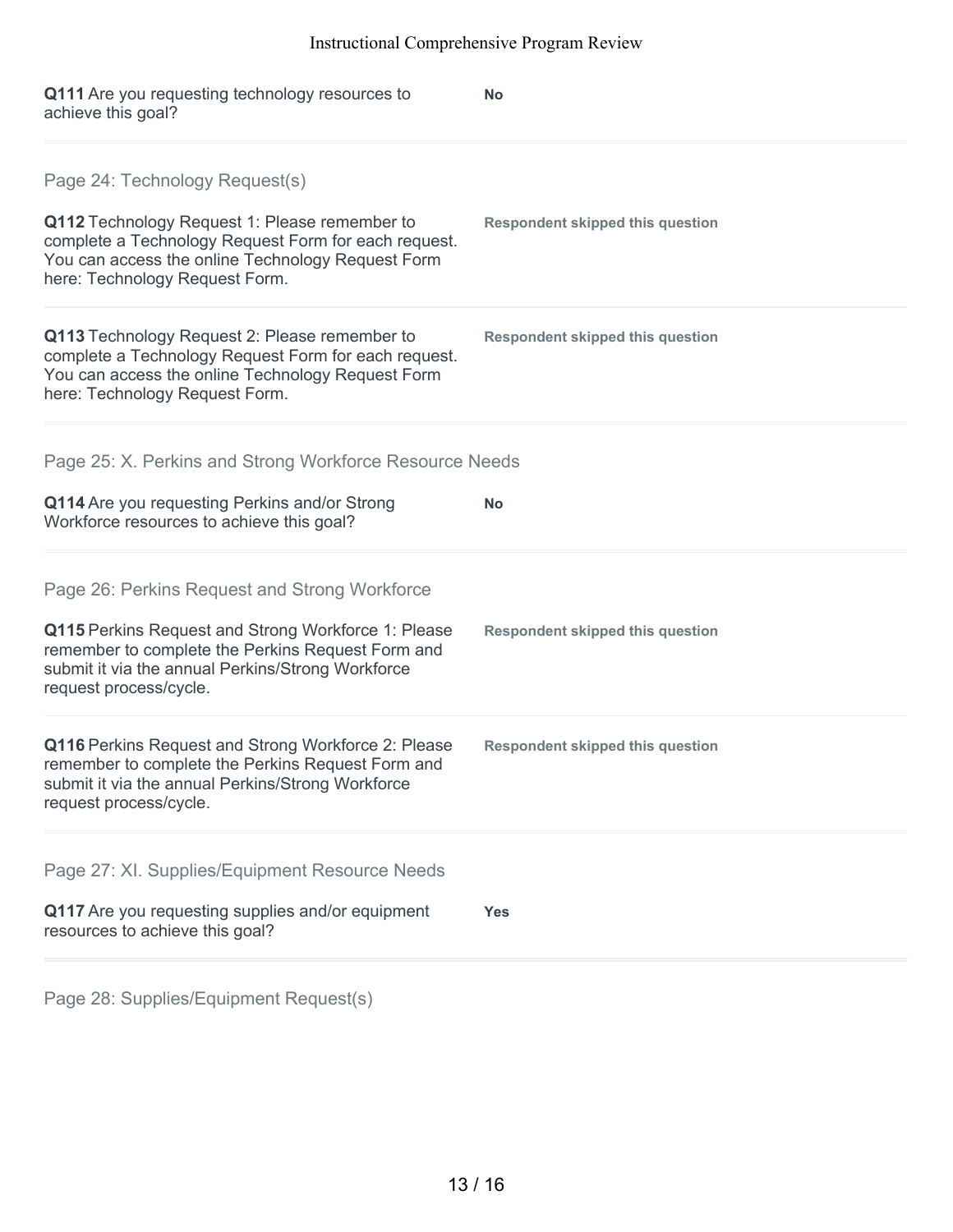**Q118** Supplies/Equipment Request 1: In the boxes below please provide information on your request. Supplies/Equipment requests will be considered on a one-time funding basis.

| Description:<br>Amount Requested \$:                                                                                                                                                                                 | Basic resistance training and floor mats for HED 251<br>2,150 |
|----------------------------------------------------------------------------------------------------------------------------------------------------------------------------------------------------------------------|---------------------------------------------------------------|
| Related Program Review Goal(s):                                                                                                                                                                                      | <b>Provide quality instruction</b>                            |
| Q119 Supplies/Equipment Documentation 1: Please<br>upload any supplies/equipment quotes or additional<br>documentation for this request.                                                                             | <b>Respondent skipped this question</b>                       |
| Q120 Supplies/Equipment Request 2: In the boxes below<br>please provide information on your request.<br>Supplies/Equipment requests will be considered on a<br>one-time funding basis.                               | <b>Respondent skipped this question</b>                       |
| Q121 Supplies/Equipment Documentation 2: Please<br>upload any supplies/equipment quotes or additional<br>documentation for this request.                                                                             | <b>Respondent skipped this question</b>                       |
| Page 29: XII. Facilities Resource Needs<br>Q122 Are you requesting facilities resources to achieve<br>this goal?                                                                                                     | <b>No</b>                                                     |
|                                                                                                                                                                                                                      |                                                               |
| Page 30: Facilities Request<br>Q123 Facilities Request 1: Please provide the<br>information below and remember to complete the online<br>Facilities Request Form, accessible here: Facilities<br><b>Request Form</b> | <b>Respondent skipped this question</b>                       |
| Q124 Facilities Request 2: Please provide the<br>information below and remember to complete the online<br>Facilities Request Form, accessible here: Facilities<br><b>Request Form</b>                                | <b>Respondent skipped this question</b>                       |
| Page 31: XIII. Professional Development Resource Needs                                                                                                                                                               |                                                               |
| Q125 Are you requesting professional<br>development resources to achieve this goal?                                                                                                                                  | <b>Yes</b>                                                    |
|                                                                                                                                                                                                                      |                                                               |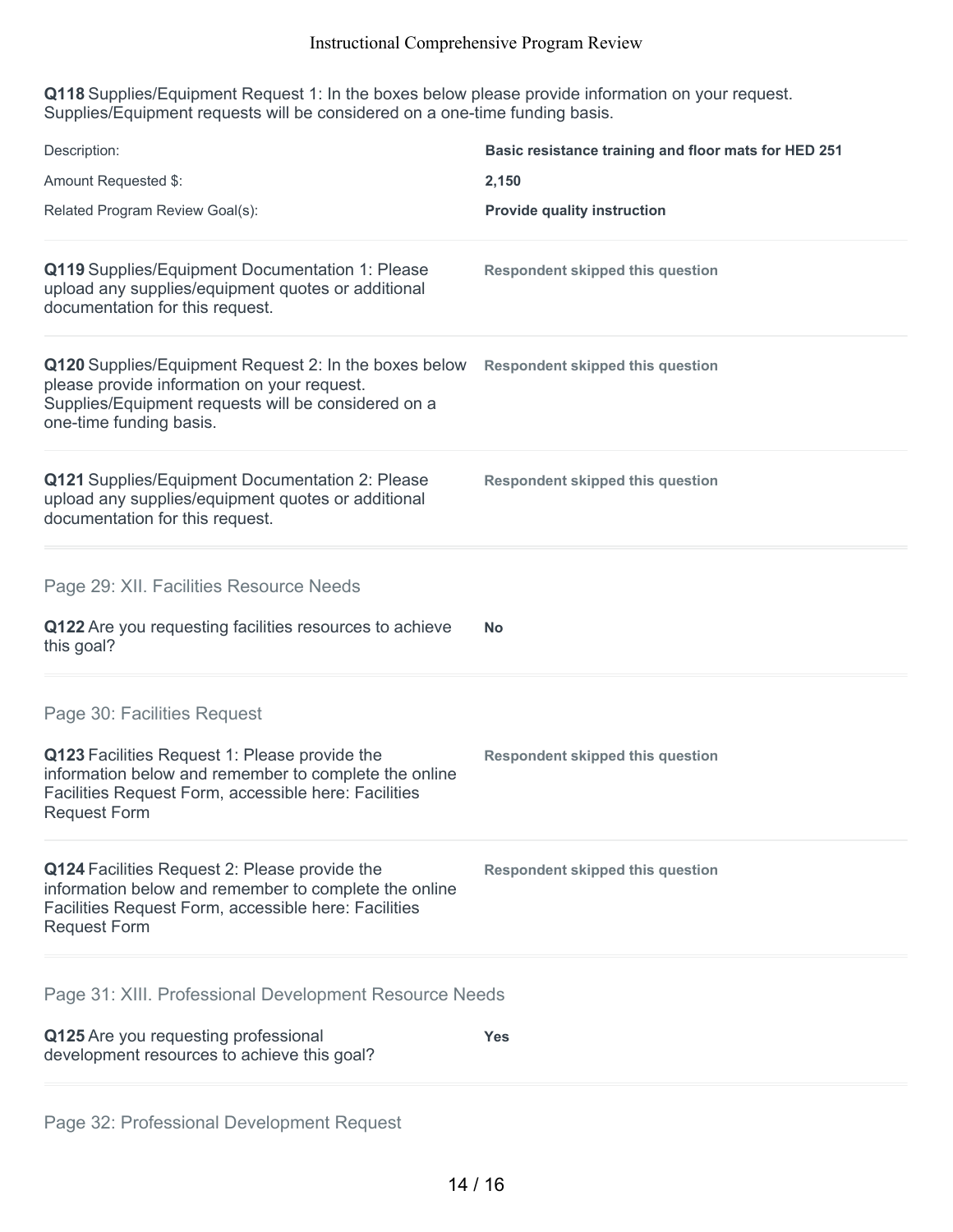**Q126** Professional Development Request 1: Please provide the information identified below and follow the process for requesting professional development funds, outlined here.

| Description:                                                                                                                                                                           | <b>Stipends for OER/ZTC</b>                                                                                        |
|----------------------------------------------------------------------------------------------------------------------------------------------------------------------------------------|--------------------------------------------------------------------------------------------------------------------|
| Amount Requested \$:                                                                                                                                                                   | \$16,000 (\$2,000 x 8 courses)                                                                                     |
| Related Program Review Goal(s):                                                                                                                                                        | <b>Converting all curriculum to OER/ZTC</b>                                                                        |
| Q127 Professional Development Request 2: Please<br>provide the information identified below and follow the<br>process for requesting professional development funds,<br>outlined here. | <b>Respondent skipped this question</b>                                                                            |
| Page 33: XIV. Other Resource Needs                                                                                                                                                     |                                                                                                                    |
| Q128 Are you requesting any other resources to achieve<br>this goal?                                                                                                                   | Yes                                                                                                                |
| Page 34: Other Resource Request                                                                                                                                                        |                                                                                                                    |
| in the information below.                                                                                                                                                              | Q129 Other Resource Request 1: Other resource requests will be considered on a one-time funding basis. Please fill |
| Description:                                                                                                                                                                           | <b>Arabic Translator for HED 251</b>                                                                               |
| Amount Requested \$:                                                                                                                                                                   | \$6560                                                                                                             |
| Related Program Review Goal(s):                                                                                                                                                        | <b>Providing Quality Instruction</b>                                                                               |
| Q130 Other Resource Request 2: Other resource<br>requests will be considered on a one-time funding basis.<br>Please fill in the information below.                                     | <b>Respondent skipped this question</b>                                                                            |

Page 35: Executive Summary